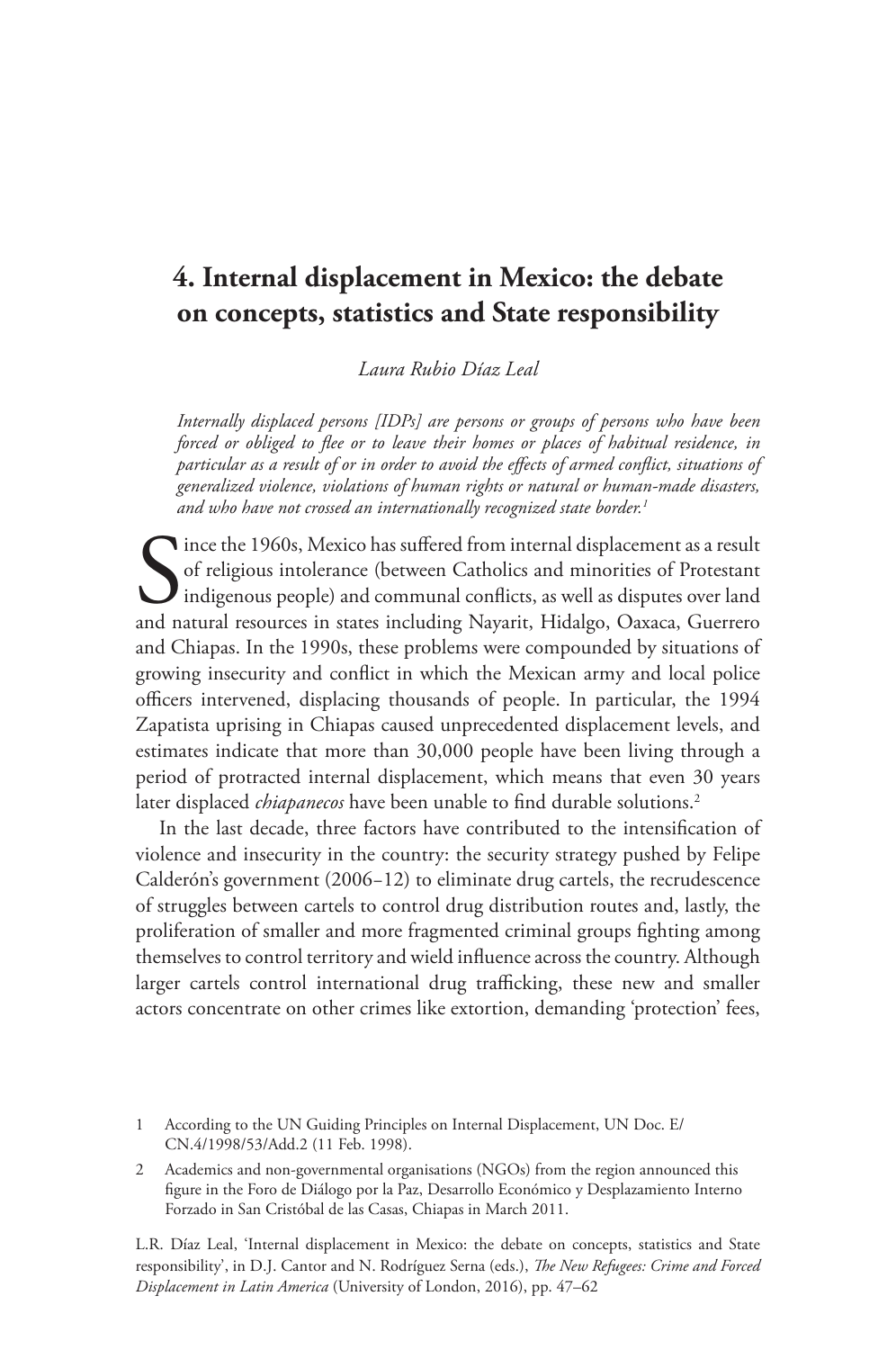kidnappings, and drug distribution and sale in local markets, establishing a presence in almost every region.<sup>3</sup>

As a consequence, the murder rate for the whole country rose from eight to 18 per 100,000 people, and in the most violent states it reached up to 20 per 100,000 people.4 Human rights violations against the civilian population became systematic and thousands of people died in the crossfire, or as direct victims of organised crime, creating a generalised climate of insecurity. Likewise, journalists, human rights activists, politicians and mayors have been harassed and/or threatened, persecuted or assassinated. In many municipalities, public officials have fled after receiving death threats or suffering reprisals for their actions against cartels. Nowadays these threats are taken very seriously, 32 mayors having been murdered between 2006 and 2014.<sup>5</sup>

In this context, under the current circumstances internal displacement in Mexico affects all sectors in society, but particularly vulnerable ones, such as the elderly, women, children and economically disadvantaged indigenous people. In this scenario, homicides, enforced disappearances, human rights violations, extortion, threats, 'protection' fees, assaults, robberies and arbitrary evictions, as well as corruption, impunity, hopelessness, fear and helplessness have all been causes for internal displacement, both preventively and reactively.

This chapter examines the impact of criminal violence on internal displacement in Mexico between 2006−14. It focuses mainly on the political debate around the definition of internal displacement, the existing statistics and the Mexican State's obligations towards its victims. It shows that, despite an irrefutable link between violence and internal displacement, its study and the attention paid to it have been plagued by political, methodological and practical obstacles, and as a consequence there is a lack of information, legislation and public policies for IDPs, which leaves them in situations of helplessness and vulnerability. Additionally, it argues that there are considerable

- 3 F. Escalante, 'Homicidios 2008−2009, la muerte tiene permiso', *Revista Nexos*, 3 Jan. 2011, available at www.nexos.com.mx/?p=14089 (accessed 15 March 2016)) and E. Guerrero, 'Security policy and crisis of violence in Mexico', in D. Villiers Negroponte (ed.), *The End of Nostalgia: Mexico Confronts the Challenges of Global Competition* (Washington, DC: Brookings Institution Press, 2013), pp. 112−51.
- 4 INEGI, 'Evolución de la tasa nacional de homicidios. Homicidios por cada cien mil habitantes entre 1990−2009' (INEGI, México, D.F., 2010).
- 5 M. Torres, 'La muerte de edil de Tanhuato revive debate sobre la seguridad de alcaldes', *CNN México*, available at http://mexico.cnn.com/nacional/2014/03/26/la-muerte-de-edilde-tanhuato-revive-debate-sobre-la-seguridad-de-alcaldes (accessed 15 March 2016). In only three years (2008−11) 25 municipal presidents (mayors) were assassinated: 4 in Michoacán, 1 in Zacatecas, 4 in Oaxaca, 4 in Durango, 2 in Guerrero, 1 in the Estado de México, 2 in Nuevo León, 1 in San Luis Potosí, 1 in Tamaulipas, 3 in Chihuahua, 1 in Morelos and 1 in Coahuila, available at www.terra.com.mx/noticias/articulo/965621/ (accessed 15 March 2016).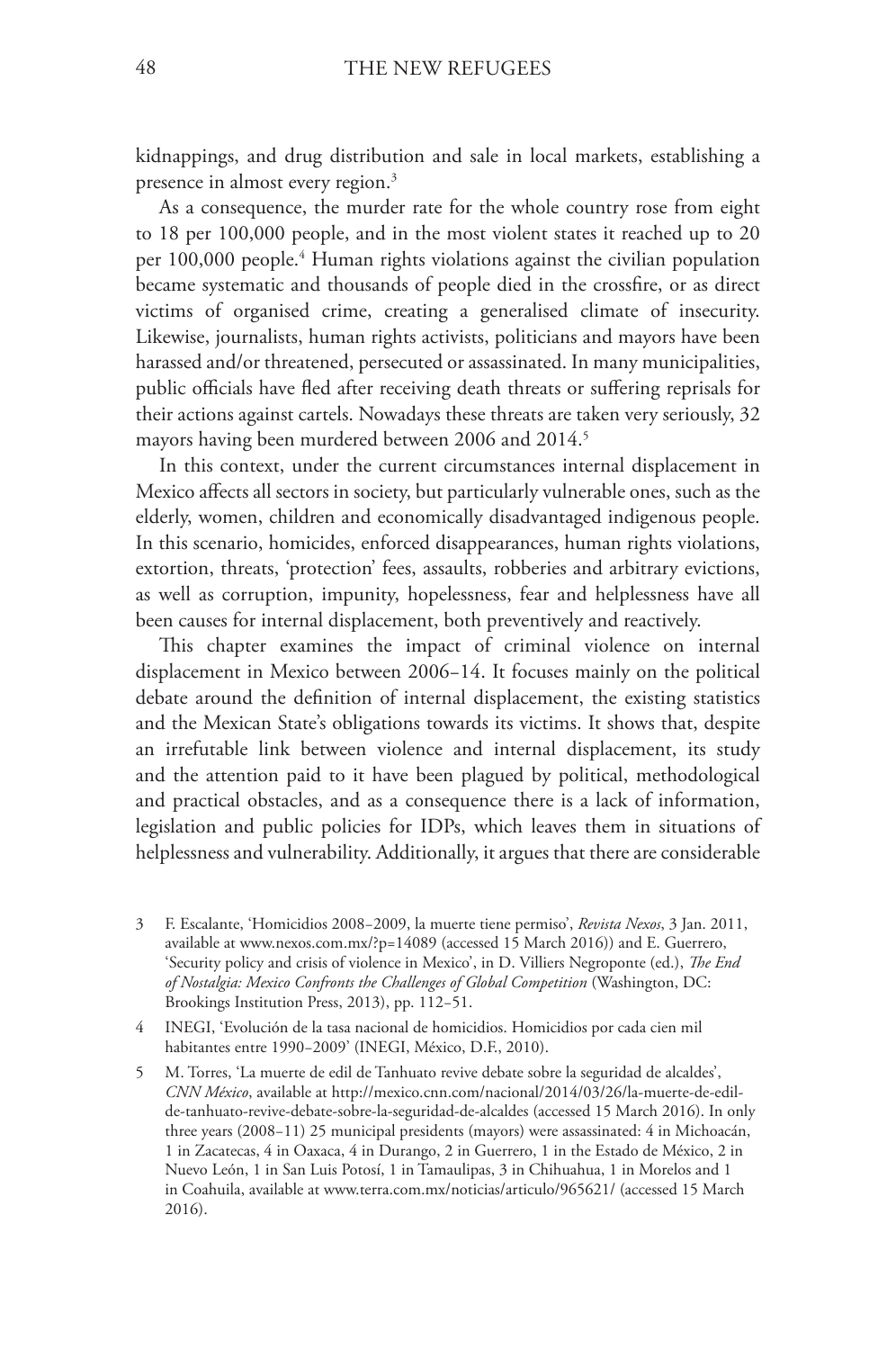contradictions between Mexico's political and diplomatic discourse on forced migration and its internal policies.

The first section will look at internal displacement evidence in Mexico, and at the attempts made to determine the scale of the issue through quantitative and qualitative research. The second part will analyse Congress's discussion around relevant legislative initiatives, as well as in other government bodies, including the Executive Commission for the Attention of Victims (Comisión Ejecutiva de Atención a Víctimas − CEAV) created in 2013, and between public officials on the definition of internal displacement, the creation of protocols to tend to its victims and the need for an official study. Finally, the tension between the political and diplomatic discourse and Mexican reality will be examined.

## **The evidence on forced displacement: what comes first, the chicken or the egg?**

#### *Mexico, grab your children… they are coming for us! 6*

Even today no detailed studies of people internally displaced by violence in Mexico exist that give an insight into this population's characteristics, such as the cause of displacement, places of origin and destination, age and sex. However, evidence suggests that, in places where there has been a considerable increase in violence and the perception of insecurity, alterations in the political and social orders have taken place, leading to both internal and cross-border forced displacement. Mexico's historic trend of internal and international migration has clouded the judgement of Mexican authorities and the international community, causing both to underestimate the impact of violence in these flows in recent years.<sup>7</sup>

The qualitative work that I and my research team carried out in several states reveals that even well-off families in a stable economic situation sometimes become poverty-stricken when subjected to a multifaceted victimisation process which, including forced displacement, leads to a significant deterioration in their standard of living.<sup>8</sup> Therefore, in the prevailing scenario since 2006, and

- 6 The desperate cry of an indigenous woman in a small community in Ixtayotla (Guerrero) who was persecuted by drug traffickers in July 2012 after she resisted paying extortion money, available at http://bajoelfuego.blogspot.mx/2013/09/mexico-agarra-tus-hijos-vienenpor.html (accessed 15 March 2016).
- 7 L. Rubio and S. Albuja, 'Criminal violence and displacement in Mexico: evidence, perceptions, and politics', in A. Lindley (ed.), *Crisis and Migration: Critical Perspectives* (New York and London: Routledge, 2014).
- 8 Among such cases are notable examples of middle- and upper-middle-class cattle and pecan farmers in the state of Chihuahua, as well as entrepreneurs from Nuevo León and Michoacán who were economically comfortable before falling victim to violence and having to pay enormous sums, in some cases, as ransom for kidnapped children or relatives (information collected from 17 testimonies gathered by the author in Aguascalientes in May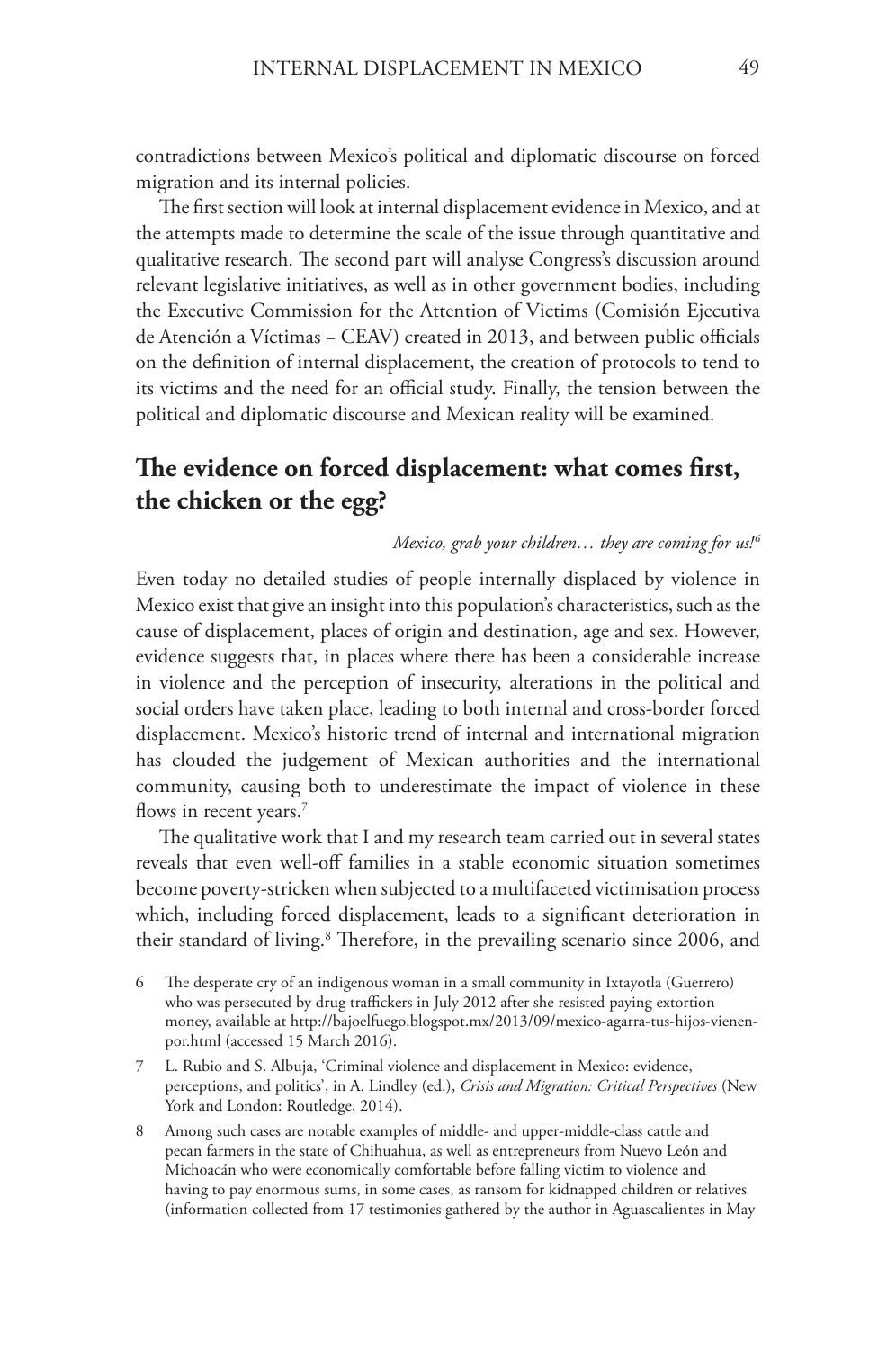in every registered case of forced displacement, impoverishment is a direct consequence of violence and displacement; that is, even well-off families affected by displacement see their socio-economic status diminish, which in turn refutes the theory that poverty and unemployment are still the main causes of internal and transboundary movements in Mexico.

Internal displacement in Mexico has been invisible for several reasons. First, government agencies have tended to minimise or ignore it, as it exposes lack of foresight concerning the humanitarian consequences of the security strategy and a weak national human rights policy. Both Felipe Calderón and Enrique Peña Nieto's governments have systematically denied any responsibility for the fact that these measures have contributed to the increase in violence and the climate of insecurity. Thirdly, a legal and conceptual barrier has prevented displacement from being identified and documented in the halls of power, which has led to it being assimilated into economic migration.9 Fourthly, gradual and 'drop-bydrop' displacements have been particularly difficult to detect. Fifthly, attacks against journalists and human rights defenders have caused them to self-censor on issues of criminal violence and forced displacement, which is why in some of the most violent states these topics do not receive any coverage.10 Finally, displaced people may seek to remain invisible out of fear.<sup>11</sup>

Let's take a look at the evidence. Statistical sources, including the 2010 population census, when cross-referenced with rates of intentional crimes like homicide, indicate that the 12 most violent states (Chihuahua, Sinaloa, Estado de México, Guerrero, Michoacán, Baja California, Durango, Tamaulipas, Nuevo León, Coahuila, Veracruz and Jalisco) had an overall net migration flow of 55,700 people, and that the correlation coefficient between homicides and net migration flow is negative (-0.27). Similarly, the proportion of people leaving municipalities with high levels of violence is 15 times higher than in municipalities with low levels. This shows that these locations are losing substantial numbers, which may be related to violence linked to organised crime.

<sup>2014,</sup> Mexico City in Sept. 2012, May−Aug. 2013 and Sept.−Nov. 2014, and in the Estado de México, Sept.−Oct. 2013).

<sup>9</sup> S. Albuja and L. Rubio, 'Los olvidados de la guerra contra el narcotráfico en México: los desplazados internos', *Foreign Affairs Latinoamérica,* 11 (4) (2015), 23−31.

<sup>10</sup> States in which the media self-censors include Coahuila, Veracruz and Tamaulipas. The fact that so many journalists were assassinated in the country during the period studied is particular indicative. A total of 104 were killed in the 2000−14 period (8 in 2014 alone), and 22 disappeared, making Mexico the sixth most dangerous country for journalists, available at http://amnistia.org.mx/nuevo/2013/06/25/el-gobierno-debe-garantizar-laeficacia-del-mecanismo-de-proteccion-para-las-personas-defensoras-de-derechos-humanosy-periodistas/ (accessed 15 March 2016); also at www.eluniversal.com.mx/nacionmexico/2014/102-periodistas-muertos-en-el-pais-en-14-anios-1017462.html (accessed 15 March 2016).

<sup>11</sup> Albuja and Rubio, 'Los olvidados de la guerra contra el narcotráfico en México'.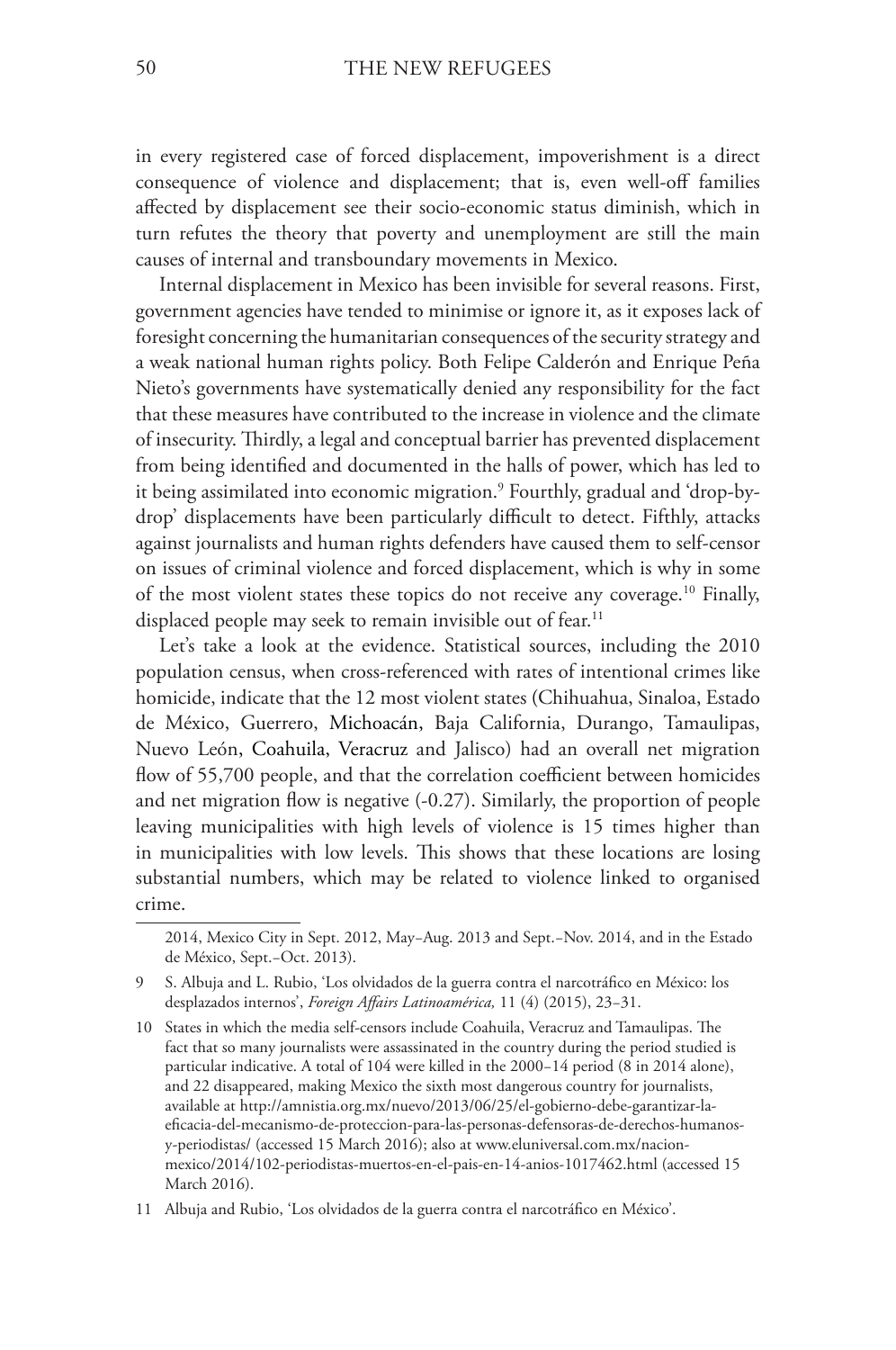When controlling for the effect of other variables for migration (including urbanisation and economic and demographic conditions), statistics indicate that violent municipalities lose 4.5 times more population than comparable non-violent municipalities, that is, locations with the same or similar socioeconomic level. Nonetheless, the importance of security-related migration in these states can be far greater, as it is likely that many individuals on the move are relocating within the same state, and these flows are not currently being registered in any official poll or statistical study.<sup>12</sup>

According to a 2010 study carried out for the Centro de Investigaciones Sociales of the Universidad Autónoma de Ciudad Juárez, in Chihuahua alone, 230,000 people were forcibly displaced since 2006,<sup>13</sup> and in 2011 a further 24,426 suffered the same fate.<sup>14</sup> It is estimated that half of those fleeing Ciudad Juárez crossed the border and headed towards the US or Canada, and, out of this total, less than 0.5 per cent did so as refugees. It is known that most of those displaced are women and children, who since the 1990s have become the most vulnerable sector in this border city, as evidenced by the increase in femicides in that decade.<sup>15</sup> At the same time, little is known of the whereabouts of those who stayed in the country.

This relationship between crime, violence and displacement has been corroborated through other sources. According to Vanderbilt University's Latin American Public Policy Opinion Project (LAPOP, 2012 and 2013), 13 and 15 per cent respectively of Mexican nationals in the study (approximately 228−30 individuals) changed their residence due to fear of crime. On the other hand, the Ciudadanía Democracia y Narco Violencia (CIDENA 2012) showed that, between 2007 and 2011, 3 per cent of respondents claimed to have abandoned their usual residence due to criminal violence (4 per cent in Chihahua, 5 per

<sup>12</sup> E. Rivero and E. Gutiérrez, 'Diagnóstico: desplazamiento interno por violencia en México' (2012), for an IDMC study that I coordinated.

<sup>13</sup> CIS-UACJ, 'Encuesta de percepción ciudadana de inseguridad en Ciudad Juárez 2010', Universidad Autónoma de Ciudad Juárez, available at www.observatoriodejuarez.org/ dnn/Portals/0/encuestas/Encuesta%20de%20Percepcion%20Ciudadana%20sobre%20 Inseguridad%20en%20Ciudad%20Juarez%20II-2010%20v6mayo2011.pdf (accessed 15 March 2016).

<sup>14</sup> The 2011 survey includedquestions that allowed researchers to examine causes for displacement with more precision, available at www.observatoriodejuarez.org/dnn/Portals/0/ encuestas/Encuesta%20de%20Percepcion%20Ciudadana%20sobre%20Inseguridad%20 en%20Ciudad%20Juarez%20III-2011%20v26enero2012.pdf (accessed 15 March 2016).

<sup>15</sup> See, for instance, www.cidh.oas.org/annualrep/2002sp/cap.vi.juarez.2.htm (accessed 15 March 2016). Nonetheless, little is known about the consequences for the disappeared person's families, forced to move to the centre of the country to seek shelter, and the women who abandoned Juárez out of fear.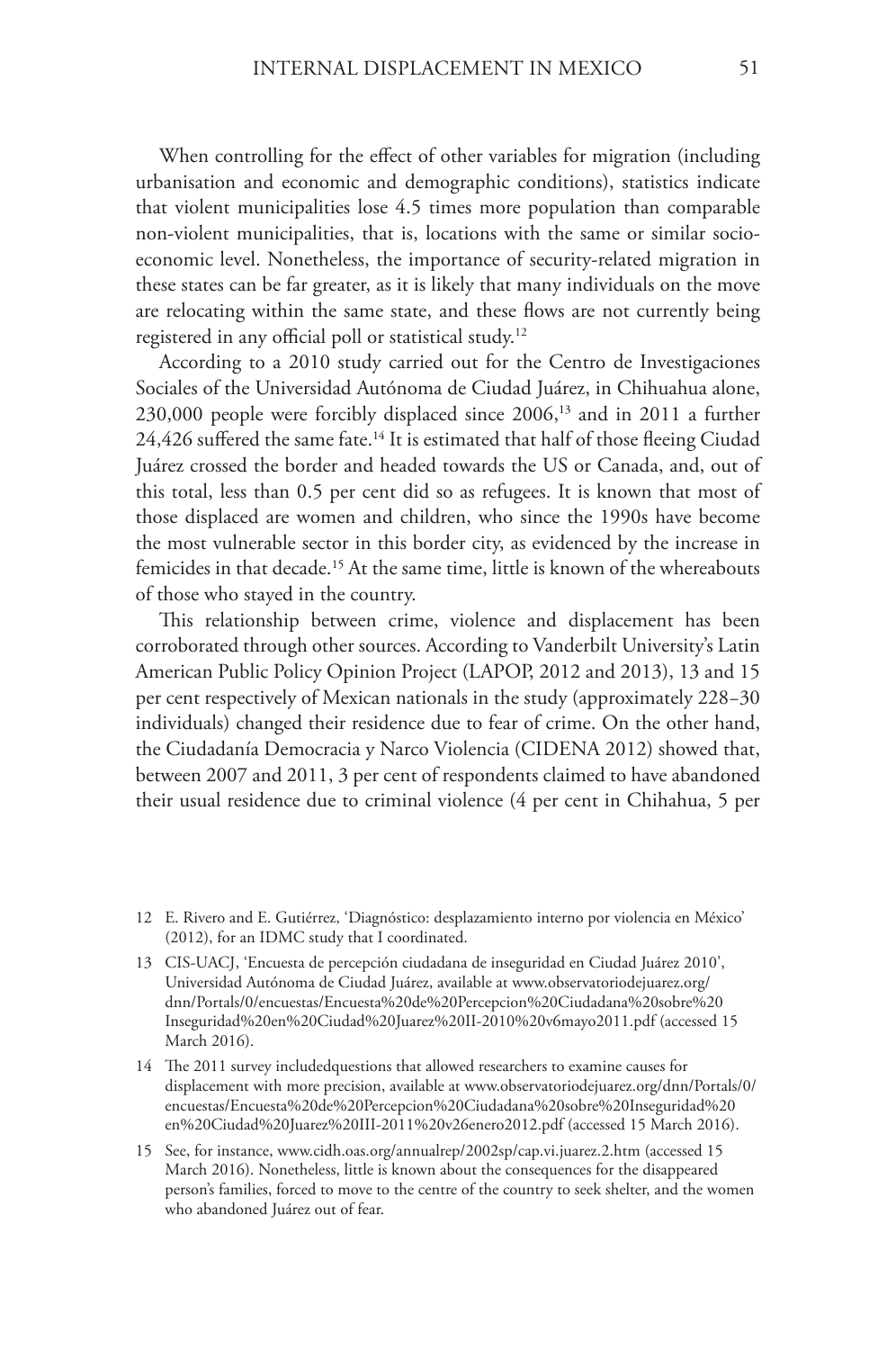cent in Mexico City, 5 per cent in the Estado de México and 3 per cent in Guerrero).16

Similarly, other surveys, including the National Survey on Occupation and Employment (Encuesta Nacional de Ocupación y Empleo − ENOE) reveal that at least 27 municipalities have experienced migration caused by insecurity. Its results indicate that at least one out of a thousand people switching residence during 2010 did so because of insecurity. Additionally, the results of the Survey on Victimisation and Perception of Public Security (Encuesta de Victimización y Percepción de Seguridad Pública − ENVIPE-INEGI) indicate that, in 2011 and 2012, 1.3 per cent of all Mexican families had members who had moved from their homes due to violence, which could mean that in this period approximately 1,600,000 people may have abandoned their communities due to violence.<sup>17</sup>

#### *Patterns of displacement in Mexico*

Since 2011, displacement has been both massive (more than ten families at any one time) and 'drop-by-drop'. There have been episodes of mass displacement in Oaxaca, Morelos, Nuevo León, Veracruz and Chiapas,<sup>18</sup> mainly due to clashes between drug cartels or between cartels and State agents, and high levels of criminality in some localities in which civilians have been the direct victims. The media reported on at least 141 episodes of this nature between 2011 and 2014, which affected at least 281,000 people.19

So-called 'drop-by-drop' displacement is the most frequent, intense and also least perceptible type. Our research has identified these patterns: urban-urban (Chihuahua, Veracruz, Nuevo León, Tamaulipas), semi-rural/rural to suburban

19 According to monitoring I have carried out since 2011 with my research team as part of the Proyecto sobre Desplazamiento Interno Inducido por la Violencia en México, ITAM-CMDPDH.

<sup>16</sup> Latin American Public Opinion Project, 2012 and 2013, available at www.vanderbilt. edu/lapop/ (accessed 15 March 2016) and Encuesta de Ciudadanía, Democracia y Narco Violencia, CIDENA, 2011, available at www.casede.org/index.php/nuestro-trabajo/ publicaciones/encuesta-ciudadania-democracia-y-narcoviolencia-cidena-2011 (accessed 15 March 2016). This information has been systematised and analysed in Laura Rubio Díaz Leal (2014) *Desplazamiento interno inducido por violencia: una experiencia global, una realidad mexicana* (México, D.F., ITAM-CMDPDH, 2014).

<sup>17</sup> ENVIPE 2012 and 2013 (INEGI 2013, 2014, DE, 25 Sept. 2014, available at www.inegi. org.mx/est/contenidos/proyectos/encuestas/hogares/regulares/envipe/envipe2013/default. aspx (accessed 15 March 2016).

<sup>18</sup> Although changes in the demographic dynamics in Chiapas are not due to criminal violence, and the most recent waves of violence (Jan. to Dec. 2014), caused by religious intolerance between the Catholic majority and the Protestant minority, have caused mass displacement in the state. This dynamic also interacts with problems resulting from unresolved displacement since the 1990s.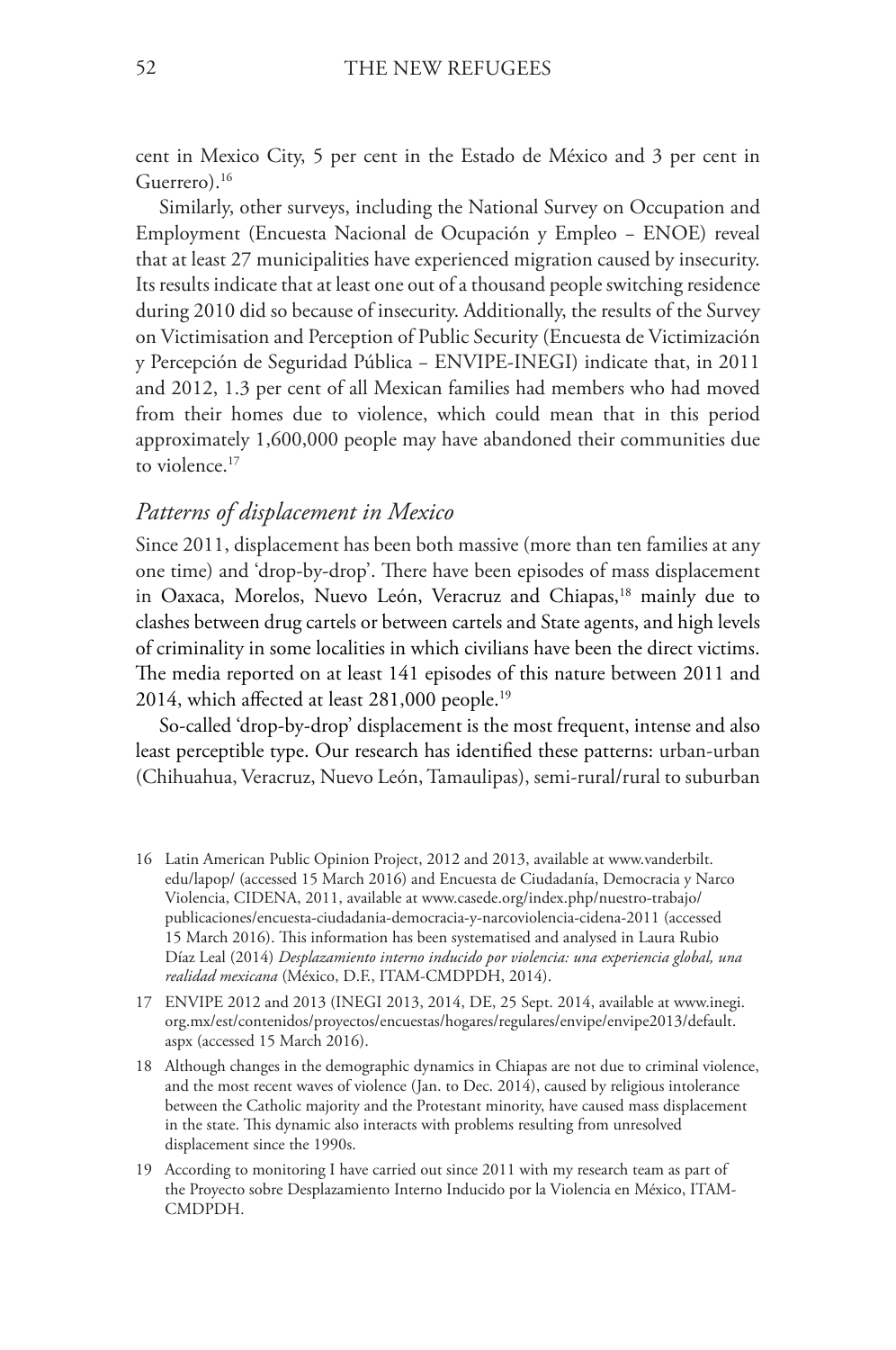areas (Chiapas, Sinaloa, Oaxaca, and Michoacán), suburban areas to urban areas (Sinaloa and Michoacán), urban-suburban (Veracruz), and finally intraurban (Chalco and Nezahualcóandotl in Mexico State; Matamoros, Reynosa and Nuevo Laredo in Tamaulipas and in Mexico City). According to the information I have gathered, most communities, towns and villages suddenly left uninhabited have not been able to reach their former levels of population, as many individuals opted to leave their lands and property permanently.

Nonetheless, despite this evidence, these sources do not allow us to measure this phenomenon in a disaggregated way that would identify the regions of origin and destination, and the specific causes for displacement. That scenario would require an even more detailed statistical study incorporating questions that would allow these factors to be understood and measured. Additionally, an unfulfilled need remains for a qualitative methodology that will detect not only the proportion of population that increase in one state but also, and more importantly, this population's vulnerabilities and protection needs. In many fora the federal government has used the lack of such a study to deny this phenomenon's existence.

## **The political debate over concepts, numbers and national responsibility**

Since 2011 civil society has been in the midst of a systematic effort to cast a light on internal displacement and to spur the government to acknowledge it officially, study it, legislate in its favor and design and implement public policies to tend to the needs of its victims. So far, the results of these attempts have been poor. One of the most important rebuttals was during the 149th session of the Inter-American Commission on Human Rights (November 2013).

During the session, the petitioners asked the Mexican government to carry out a study of internal displacement in the country, design integral public policies to prevent it, and protect and provide assistance to its victims, establish both a registration system and a committee on the issue within the newly formed National System for the Attention of Victims (Sistema Nacional de Atención a Víctimas − SNAV).20 After these requests, the government presented its National Plan for the Social Prevention of Violence and Crime (Programa Nacional para la Prevención Social de la Violencia y la Delincuencia) and its

<sup>20</sup> Session no. 149 at the IACmHR, available at www.youtube.com/watch?v=S-tPYwm8asE (accessed 15 March 2016). The petitioners were the Norwegian Refugee Council's (NRC) Internal Displacement Monitoring Centre (IDMC) and the Instituto Tecnológico Autónomo de México (ITAM), represented by Sebastián Albuja, Steve Hege and Laura Rubio Díaz Leal.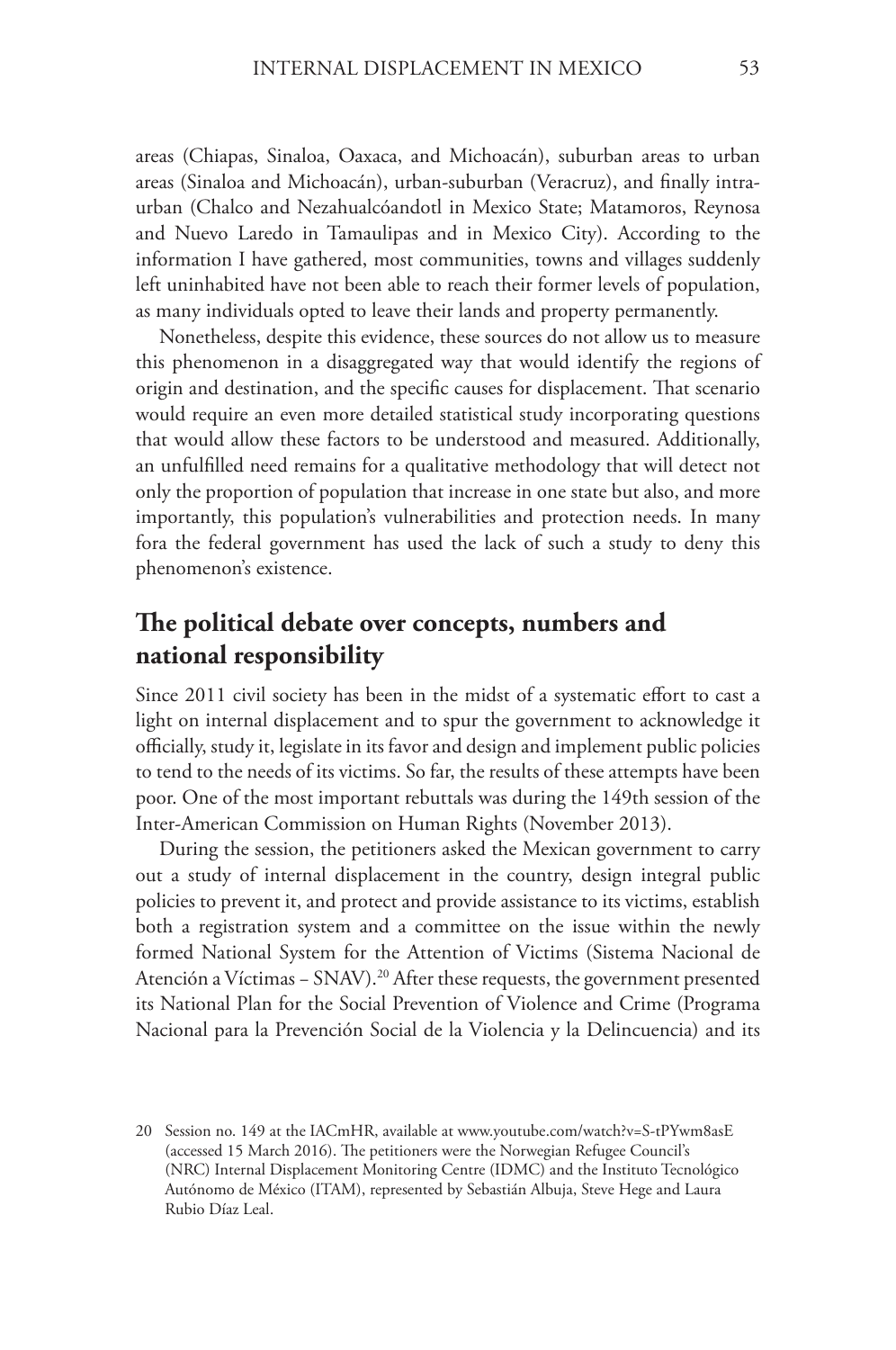advances on asylum issues.21 Neither response had any link to the issue at hand or the petitioner's requests.

At the time, the Mexican government refused to acknowledge officially that there was an internal displacement problem in the country. Likewise, in a private interview with the petitioners in Mexico City in the days following the session, one official expressed three concerns that reflect the official idiosyncrasy. First, that internal displacement as enshrined in the Guiding Principles on Internal Displacement presents serious problems for the Mexican authorities, as they deny that Mexico is in a situation of armed conflict, systematic human rights violations and/or generalised violence. Second, Mexican authorities tend to see internal displacement as a product of misery and unemployment, not violence. Third, there is a tendency for the different levels of government to criminalise the victims of internal displacement and other crimes.

The concern about the lack of an internal displacement definition is generalised within the federal administration, despite the fact that since 2006 the government began waging a 'war against drug cartels' and Mexican diplomats in multilateral fora have recognised the conceptual and normative validity of both the definition and the Guiding Principles, and have promoted the rights of displaced people in other countries.<sup>22</sup> According to the authorities, recognition of an internal displacement problem in Mexico for the reasons given would also mean they would be acknowledging that Mexico was in a similar situation to Sudan or Colombia, which would be unthinkable.<sup>23</sup>

In its *Report on the Execution of the Action Program of the International Conference on Population and Development 1994−2009*, the National Population Council (Consejo Nacional de Población *−* CONAPO) established that, due to the lack of a concrete legal internal displacement definition, the Department of Government (Secretaría de Gobernación) formulated its own definition with the purpose of standardising such concepts within the federal public administration. This was based on elements derived from the Constitution, international treaties ratified by Mexico, and the Guiding Principles on

23 Interview with Under Secretary Roberto Campa, Nov. 2013, Secretaría de Gobernación, Mexico City.

<sup>21</sup> See the communiqué from the Secretaría de Relaciones Exteriores: 'El gobierno mexicano acude al 149º periodo de sesiones de la CIDH', in *SRE*, 1 Nov. 2013, available at http:// saladeprensa.sre.gob.mx/index.php/comunicados/3328-411 (accessed 15 March 2016). The State's representatives in this audience were Subsecretario Roberto Campa (Secretaría de Gobernación) and the Secretaria General of the Consejo Nacional de Población, Patricia Chemor.

<sup>22</sup> L. Rubio Díaz Leal and D. Bachi Morales, 'Desplazamiento interno forzado en el multilateralismo: evolución normativa y participación de México', in G. González, O. Pellicer and N. Saltalamacchia (eds.), *México y el multilateralismo en el siglo XXI* (México, D.F., CIDE- ITAM-Senado de la República, 2015).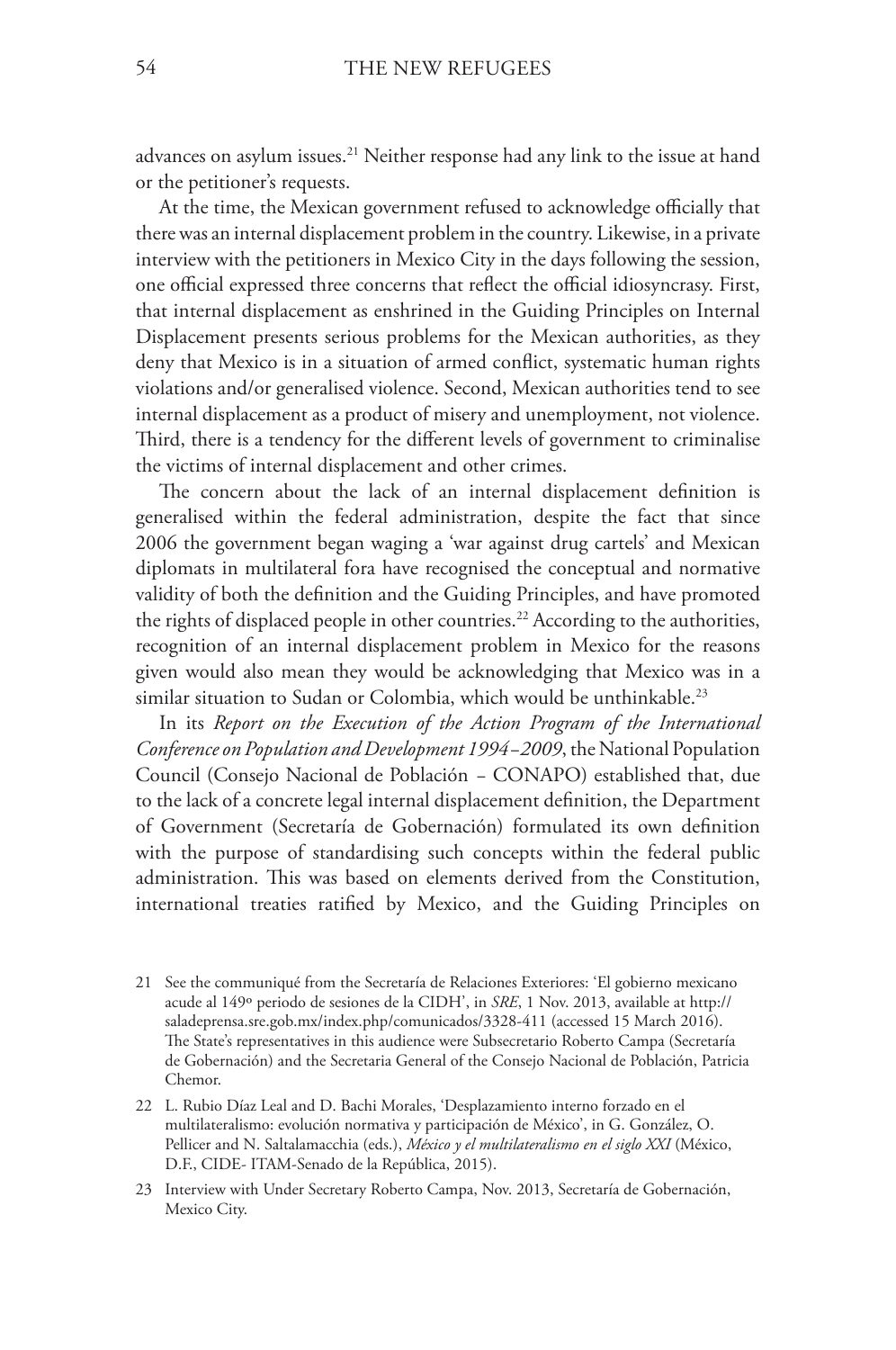Internal Displacement.<sup>24</sup> However, this definition did not emerge and was not disseminated within the federal public administration at any of the three levels of government (federal, state and municipal).

The fact that several legal instruments, including the 2013 General Victims' Law [*Ley General de Víctimas*], talk about internal displacement without offering any definition has been a source of great confusion. Because of this, the conceptual issue has been at the centre of Congress discussions and also of CEAV plenary sessions, without producing any results of significance and has paralysed any advances or statements in favour of the displaced.25

In Congress, initiatives to reform existing laws or create a national law on internal displacement have not been successful since 1998, when the first initiative was presented.<sup>26</sup> The Senate is currently discussing a proposal to reform article 73 of the Constitution, which defines Congress' attributions. The precise objective of this proposal, presented by Senator Gabriela Cuevas, is to give the Senate the faculties it needs to legislate in favour of displaced persons. The results of these discussions remain to be seen. At the local level, only two out of 32 states in Mexico have adopted laws on displacement: Chiapas, in 2012, and Guerrero, in 2014.<sup>27</sup> Nonetheless, regulations have not been adopted for either of them, which also means that public policies have not been designed in these states, which have large populations of displaced persons.

On the other hand, obstacles have arisen in addressing the issue of internationally displaced persons (IDPs) in the CEAV due to internal struggles

- 24 Taking the Guiding Principles as a starting point, the following definition is put forward: all individuals or groups who have been forced of pressured to abandon or flee their places of residence as a consequence of armed or religious conflicts, generalised violence, violations of fundamental human rights, construction of development projects or natural catastrophes, available at www.conapo.gob.mx/publicaciones/cipd15/Cap09.pdf (accessed 15 March 2016).
- 25 On the internal displacement debate as an independent victimisation factor in the CEAV, see J.A. Guevara and M. Peguero, 'La Comisión Ejecutiva de Atención a Víctimas y el Desplazamiento Interno Forzado', in *Animal Político*, 1 Dec. 2014, available at www. animalpolitico.com/blogueros-verdad-justicia-reparacion/2014/12/01/la-comision-deatencion-victimas-y-el-desplazamiento-interno-forzado/ (accessed 15 March 2016).
- 26 Senators Eviel Pérez Magaña and Diva Gastelum made significant attempts in 2013 to modify the *Ley General de Población* to include the definition, State responsibility and the need to set out a public policy. Moreover, Senator Zoe Robledo and others made a similar attempt in 2012 in respect of the initiative for the *Ley General para la Prevención y Atención del Desplazamiento Interno* (General Law for Preventing and Controlling Internal Displacement).
- 27 Part of the confusion has been evident, for instance, within the Senate's Commission on Indigenous Affairs, which was under the impression that internal displacement was a local issue mainly affecting states with indigenous populations such as Chiapas and Oaxaca (interview with secretario técnico Jaime Aranda and Senator Eviel Pérez Magaña, Aug. 2013).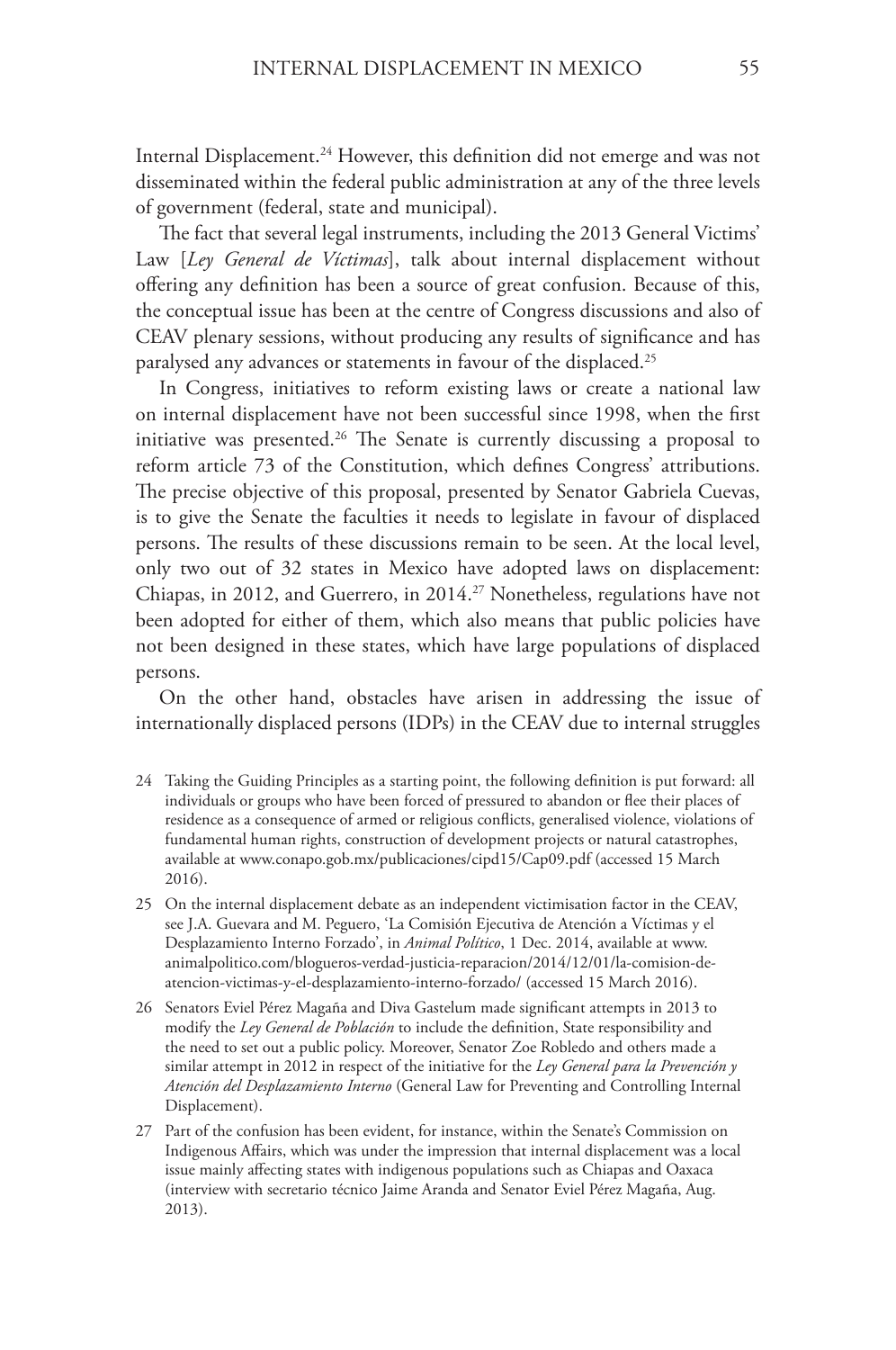and a lack of consensus on the definition of internal displacement. There has also beenconfusion about how to put the Guiding Principles into operation, the CEAV's role, integrating displaced persons in the victims' registry, and the lack of a protocol for attention. At the centre of the debate in the CEAV's plenary sessions lies the question of whether people who have been forced to flee preemptively due to extreme insecurity should be recognised as IDPs, or whether this should only apply to people who are victims of arbitrary evictions or other serious crimes that seriously threaten their physical integrity. Linked to the issue of preventive flight is the discussion on whether displacement should then be considered an autonomous 'victimising fact' [*hecho victimizante*] and whether its victims should have the right to reparation.

In addition to the lack of consensus on the definition of internal displacement, the debate on the 'legality' of paying attention to IDPs reflects another confusion, one with grave legal and practical consequences. Despite the fact that IDPs' rights as enshrined within the Guiding Principles reflect the spirit of protecting human dignity that is inherent in International Humanitarian Law, International Refugee Law and International Human Rights Law, as contained in international treaties ratified by Mexico, some CEAV commissioners have declared that intervention in favour of IDPs without explicit orders and authorisation by law would be 'illegal'.28 In so doing, they deny that, through the Guiding Principles, IDPs do not have the special legal status afforded to refugees, but do acknowledge that as human beings in a situation of extreme vulnerability they have the right to enjoy all guarantees under human rights law and International Humanitarian Law, including those particularly relevant to their situation. It is clear that, without a consensus on the definition, it is difficult to arrive at an explicit acknowledgment of the issue, approve relevant legislation and register IDPs as victims of violence with a right to integral reparation, and to create a public policy encompassing those entitlements.

The second problem that reflects the official idiosyncrasy is the authorities' tendency to see internal displacement as a product of misery and unemployment rather than violence. During the aforementioned session before the Inter-American Commission the petitioners asked the government to direct the National Institute of Statistics, Geography and Informatics (Instituto Nacional de Estadística, Geografía e Informática − INEGI), the most important agency for registration, documentation and statistics, to carry out a diagnostic of internal displacement in the country. Later, in November 2014, considering that INEGI is the only institution with the capability and resources to carry out a quantitative diagnostic of this kind, the Comisión Mexicana de Defensa y Promoción de los Derechos Humanos (CMDPDH), a non-governmental

<sup>28</sup> Guevara and Peguero, 'La Comisión Ejecutiva de Atención a Víctimas y el Desplazamiento Interno Forzado'.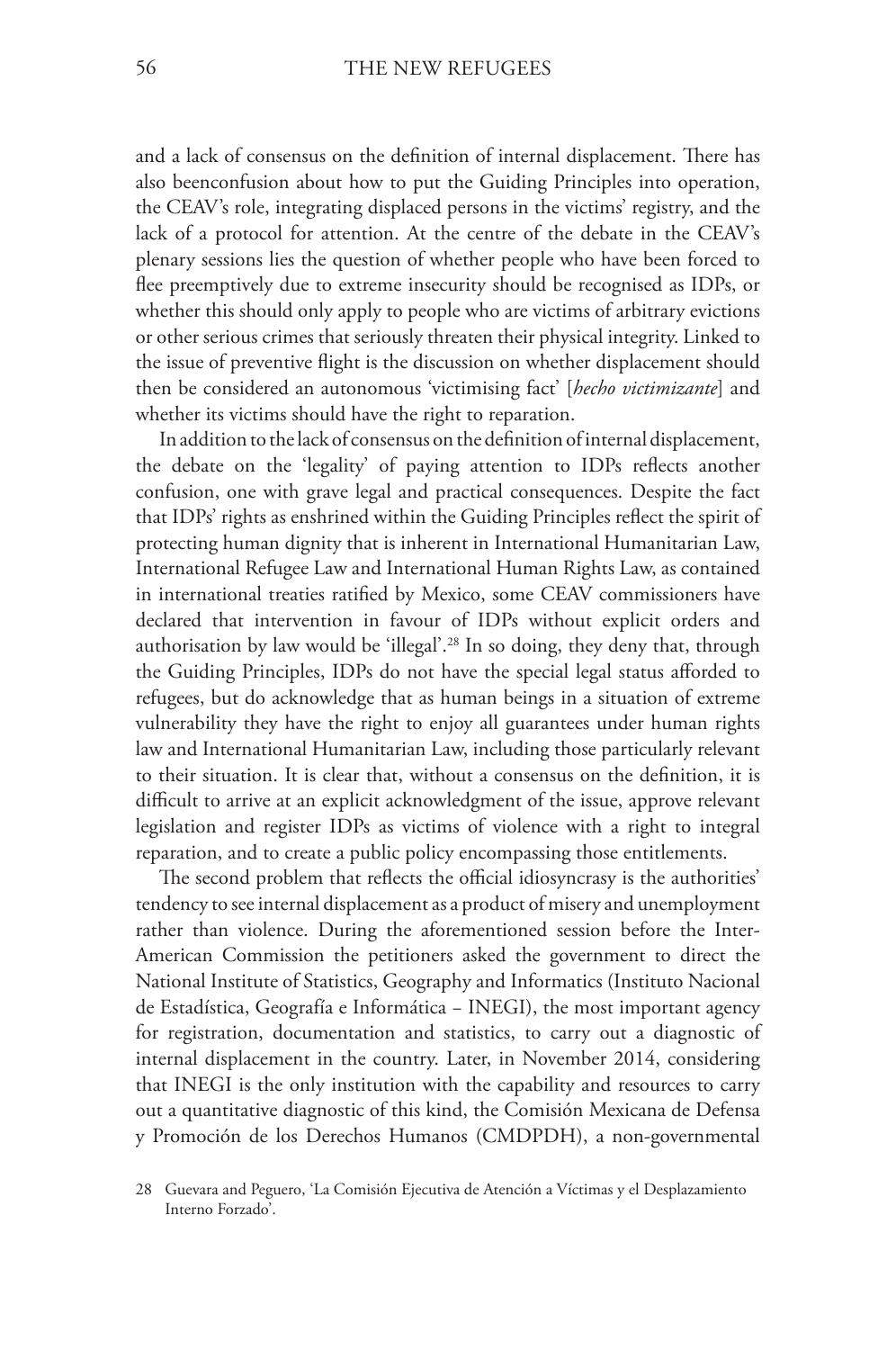organisation (NGO), presented a letter to the institute's governing board with a similar request.

The Institute was able to achieve the above without incurring too many additional costs by means of two national surveys, the 2015 inter-census survey and the 2020 population census. To that end, INEGI was asked to include in its surveys questions that would help to identify displaced persons in the country: 'Have you lived in the same municipality in the last five years?' If the answer was negative, the survey would ask 'In which municipality did you live?' and 'What was the reason for changing your place of residence?', and offer the following reasons: unemployment, work, insecurity, fear or victimisation (due to crimes like kidnapping, murder of a family member, direct violence, threats, extortion). In this way, it would be possible to establish a direct link between displacement and violence, identify regions of origin and destination and, once these destinations had been identified, carry out qualitative research (for example through focal groups) to determine the specific attention and protection needs of vulnerable individuals.29

In January 2015 INEGI replied to this request by stating that the intercensus survey, to be carried out in the second half of that year, would not include questions allowing internal displacement to be quantified. It justified that decision by stating it had carried out a pilot test with 'unsatisfactory' results. Seven cities had been selected for a brief survey which included a question on whether any family member living in the household had changed his or her place of residence due to violence, natural catastrophes or threats due to their religious preferences. The conclusions of this exploratory exercise were that: communities do not identify religious intolerance, violence or natural disasters as a cause for displacement, and internal migrations are multi-causal, with economic reasons overcoming all others.<sup>30</sup>

- 29 There had already been similar questions in the 2000 census; however, in the 2010 census the question on the specific municipality from which a person had been displaced was deleted, leaving only the section devoted to whether the person had moved from one state to another. This made it impossible for the 2010 census to provide disaggregated results on displacement due to violence, when one considers that in some states certain municipalities are more violent than others.
- 30 The localities in which the survey was applied were San Miguel de Allende (Guanajuato), Zihuatanejo (Guerrero) and Manzanillo (Colima); Nogales (Sonora), Hidalgotitlán (Veracruz); Zinacantán (Chiapas) and León (Guanajuato). When analysing the demographic and economic characteristics of the localities in which the pilot study was carried out, and the criminal tendencies in neighbouring areas, it is not surprising to find that displacement was not perceived or confused with economic migrations. The first three are traditional tourist hotspots with many national and international visitors, are safe, have large populations of expats, and living costs are much higher than in other municipalities in their respective states. Although security could be a pull factor for families fleeing violence, the high costs of living can be an obstacle for those that are extremely marginalised and vulnerable. On the other hand, in the case of Zinacantán (Chiapas), it is surprising that displacement due to religious intolerance or the zapatista conflict were not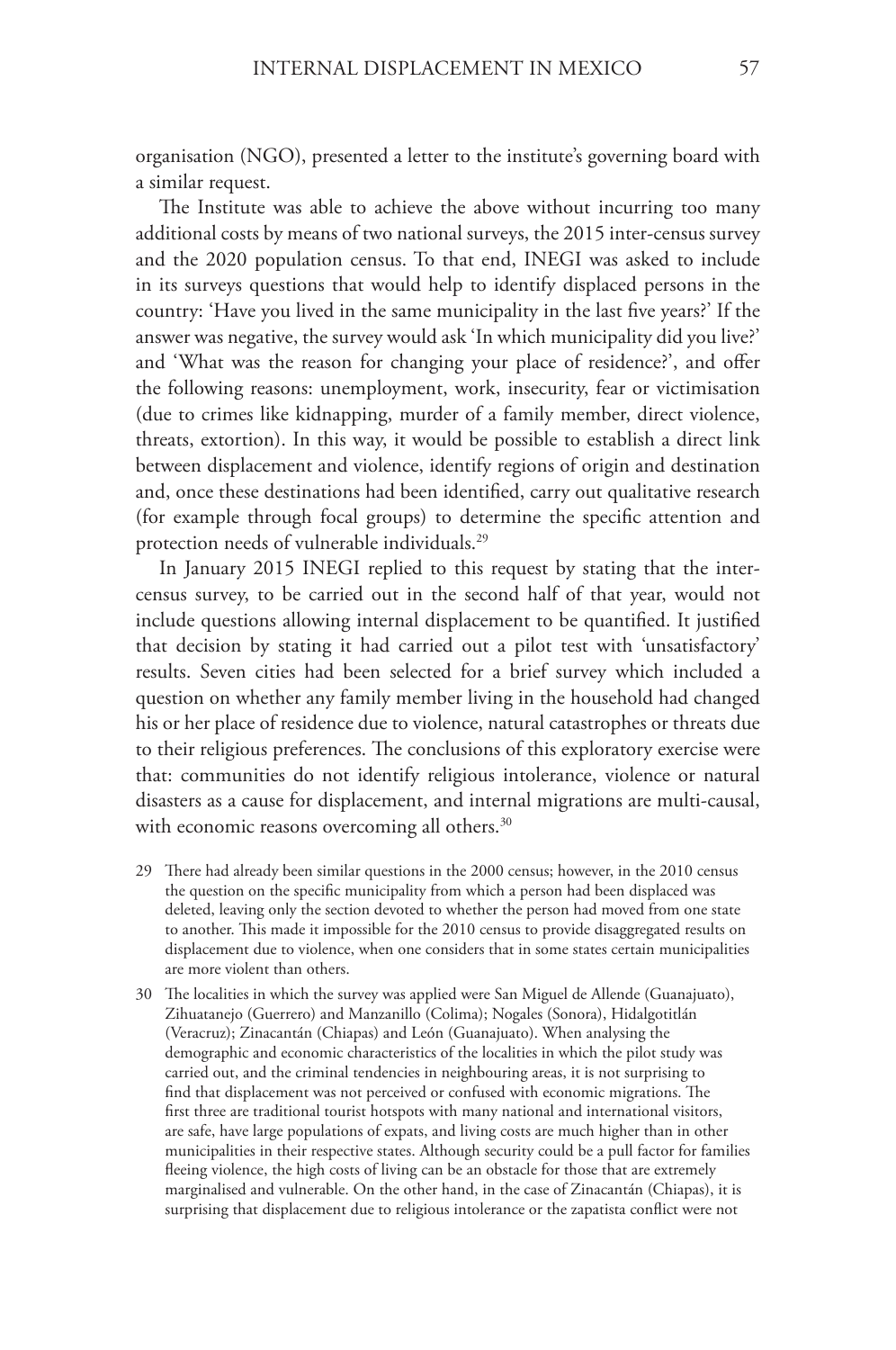As a result, INEGI decided that household surveys could not detect the human mobility issue of displacement, whereupon it omitted the questions suggested from the 2015 inter-census survey, closing the door on the possibility of approaching this phenomenon through a national survey and perpetuating the tendency to look at forced displacement as resulting from some states' lack of economic opportunities.<sup>31</sup>

The third element of social discourse on displacement is a tendency to criminalise victims. This occurs with victims of homicide, enforced and involuntary disappearance, human trafficking and forced displacement, and has been particularly prevalent in the last two administrations of President Felipe Calderón (2006−12) and President Enrique Peña Nieto (2012− ). One of the most serious consequences of criminalising victims is denying any State responsibility towards them. For instance, when in 2010 an armed group entered a party in Villas de Salvárcar (near Ciudad Juárez) and murdered 17 young people and wounded another 12, the first ministerial declarations on the issue attributed the attack to rivalry between criminal groups.<sup>32</sup> Later, Felipe Calderón declared that, although the events were tragic, the young people had been gang members. Further investigations later revealed that the victims were students and athletes.<sup>33</sup> Nonetheless, this type of declaration often leads to cases being closed without carrying out any investigation, and without delivering justice or reparation to the victims' families.

Similarly, displaced persons from Chihuahua, Michoacán, Sinaloa and Veracruz have stated that after their families reported the disappearance and/ or murder of a relative to the authorities, the administration acted in collusion with criminal groups to try to incriminate the victims and some family members. When the enquiries did not lead to any detentions and the families reacted by demanding justice and carrying out their own investigations, many of them were harassed and threatened by officials, which in turn led to them

detected (1994−5). One base of popular support for the Ejército Zapatista de Liberación Nacional (EZLN) in the 1990s came from the region's tzotziles groups, which were later displaced after several outbursts of violence, intimidation from the Mexican army, and later harassment from the opposition party's political groups (Partido de la Revolución Democrática − PRD). When the return of this community, which had been displaced for a protracted period, was foreseen in 2004, and later 2009, it was partially achieved through continuing violence. In the social conscience of indigenous chiapaneco people, the experience of forced displacement has been strongly tied to their fights for political and social vindication.

<sup>31</sup> Response to Dr José Antonio Guevara Bermúdez, executive director of the Comisión Mexicana de Defensa y Promoción de los Derechos Humanos, from INEGI's director general, Miguel Cervera Flores, 20 Jan. 2015, Aguascalientes, Oficio Número 200/009/2015, INEGI.ESD2.01.

<sup>32</sup> 'Recuento de las masacres en México', CNN México available at http://mexico.cnn.com/ nacional/2011/11/24/villas-de-salvarcar (accessed 15 March 2016).

<sup>33</sup> Available at www.proceso.com.mx/?p=289778 (accessed 15 March 2016).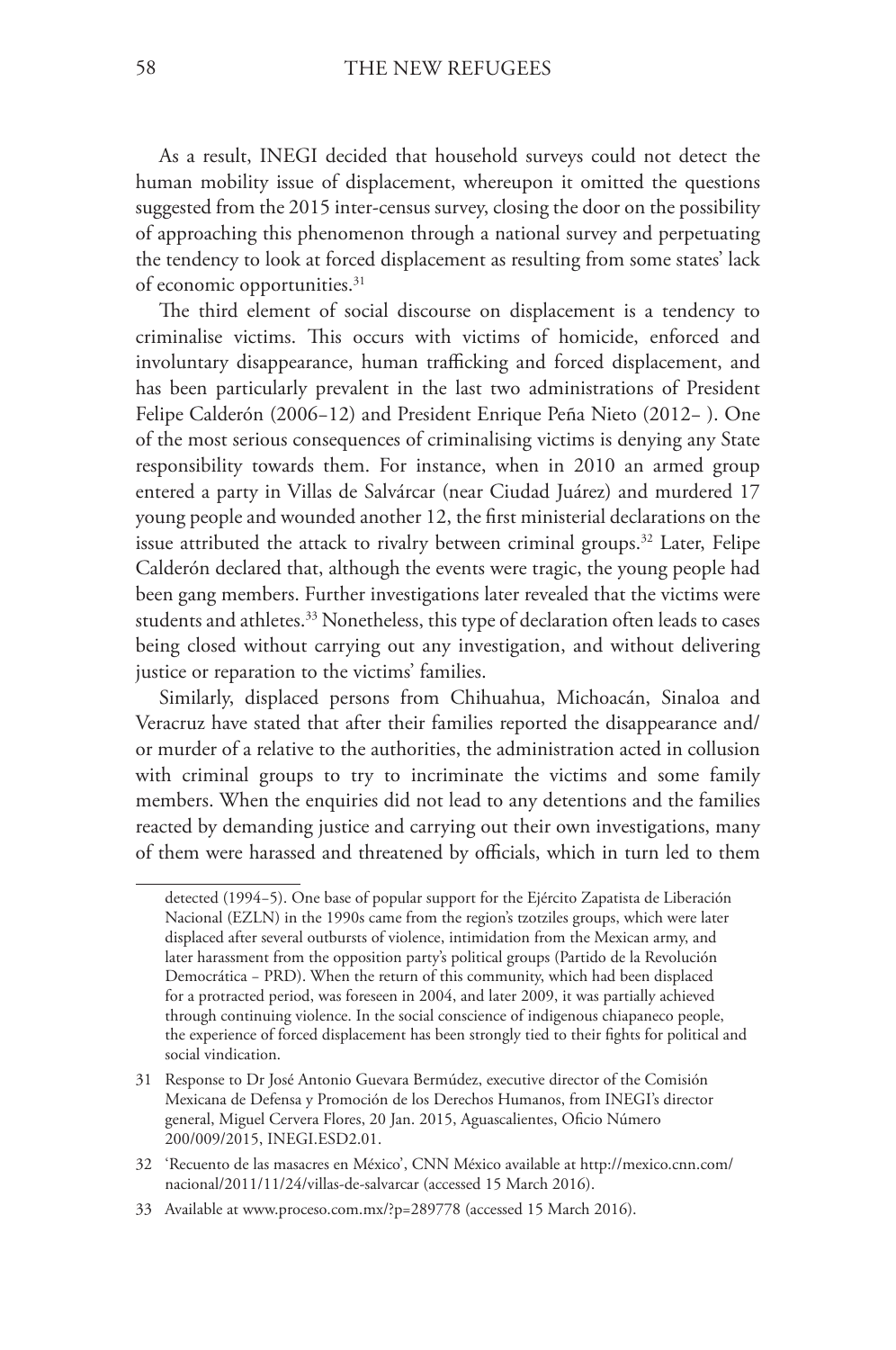being displaced in their turn.<sup>34</sup> An interview with the public officer confirmed this tendency to criminalise victims of displacement.

In short, because there is a lack of a consensus on the legal definition of internal displacement and a tendency to see it as the consequence of a lack of economic opportunities in places of origin, and to criminalise its victims, the refusal to acknowledge its existence is perpetuated and the lack of capacity and political will to respond to it is revealed. As the next section will show, this lack of public policy and national responsibility within the Mexican government contrasts starkly with its political and diplomatic discourse, which promotes the rights of displaced persons around the world and recognises the normative validity of the Guiding Principles on Internal Displacement.

### **From active discourse to inaction: contradictions between foreign policy and internal politics**

After their visits to Mexico, the Sudanese diplomat and UN Special Rapporteur on the Human Rights of Internally Displaced Persons, Francis Deng (2002) and the Special Rapporteur on the Rights of Indigenous Peoples, Rodolfo Stavenhagen (2003) presented a series of recommendations on measures directed at IDPs to the government, which at that point acknowledged their existence in the state of Chiapas. In response, the government promised in 2004 to review the IDPs' situation and to consider creating an institution to represent them.

The Government also committed to promoting the Guiding Principles at a regional level. As part of its efforts, it organised a 'Regional Forum on Internal Displacement in America' in 2004.<sup>35</sup> This event brought together experts from international organisations, academics and officials from all over Latin America to analyse the issue and study possible ways forward. During the forum, governments were encouraged to support the Inter-American system and its activities to defend, protect and monitor IDPs.

One month later, the Mexican government pledged to review the situation of IDPs in Mexico, seek avenues to tend to their needs and support return to their communities, as well as to create an institutional focal point in charge of the issue.36 During 2004, Mexico was one of the countries which, during the

<sup>34</sup> In this case it is important to mention families displaced from Delicias y Saucillo in southern Chihuahua and Pajacuarán, Michoacán and the interviews I conducted in Aguascalientes and the Distrito Federal (Sept. 2013, March 2014 and July 2014).

<sup>35</sup> Seminario Regional sobre Desplazamiento Interno en América*,* Mexico City, Mexico 18−20 Feb. 2004, available at www.brookings.edu/fp/projects/idp/conferences/MexReportSpanish. pdf (accessed 15 March 2016).

<sup>36</sup> 'Respuesta del gobierno al informe del Relator Especial sobre los Derechos Humanos y las Libertades Fundamentales de los Indígenas sobre su visita a México', March 2004, available at http://132.247.1.49/ocpi/respuesta/docs/respuesta.pdf (accessed 15 March 2016).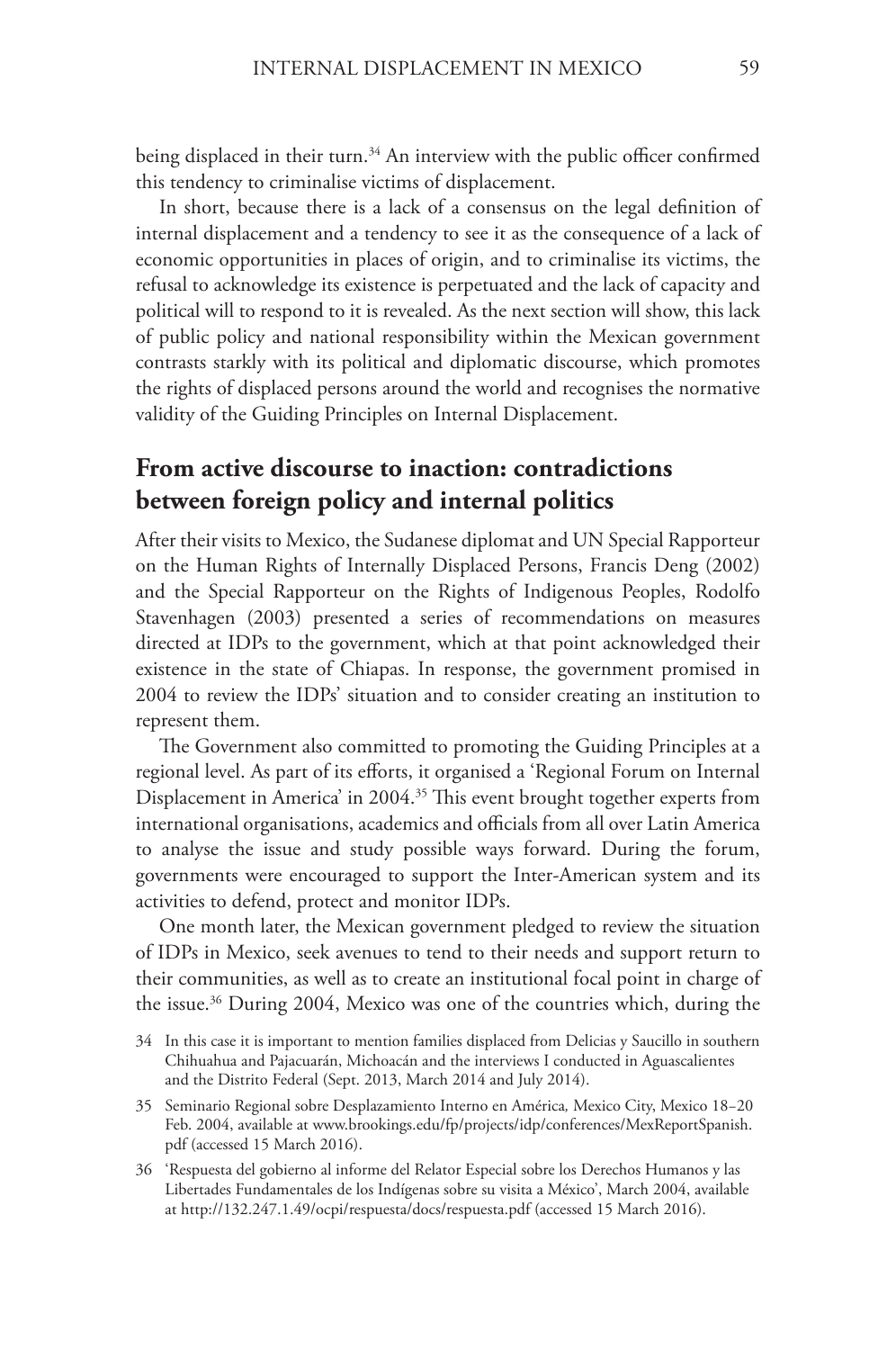commemoration of the Cartagena Declaration's 20th anniversary, promoted the Mexico Plan of Action.

In November, Mexico City hosted an event to adopt the 'Mexico Declaration and Plan of Action to Strengthen the International Protection of Refugees in Latin America'. Adopted by consensus, this framework sought to respond to the main international protection issues and find durable solutions for refugees, IDPs and other people in the continent with those protection needs.<sup>37</sup>

This diplomatic activism also resulted in a proposal presented in May 2014 by Mexico's delegation<sup>38</sup> to the Organization of American States (OAS), which summarises previous recommendations in these 11 items:

- 1. Include in State Parties' policies, plans and programs IDPs' special needs and respond to the loss of physical protection and livelihoods and their exposure to risks.
- 2. Consider the benefits of incorporating in national legislations the Guiding Principles on Internal Displacement and apply them when designing and implementing programs to protect IDPs.
- 3. Tend to the specific needs of vulnerable groups.
- 4. Adopt human rights and gender perspectives.
- 5. Establish protection measures through dialogue with all relevant actors.
- 6. Comply with obligations under IHL, international human rights law and international refugee law as applicable when tending to the needs of IDPs and communities affected by this issue.
- 7. Pledge to offer protection before and during displacement and to seek durable solutions.
- 8. Take into account the differentiated needs of affected persons.
- 9. Strengthen the exchange of best practices with the international community.
- 10. Promote national and international initiatives to gather, analyze and disseminate qualitative and quantitative data on IDPs.
- 11. Call upon UN and Inter-American institutions, as well as humanitarian organisations and the international community, to provide the assistance that States request, with the aim of responding to the root causes of displacement and protecting those affected during all stages of displacement.
- 37 The Mexico Plan of Action highlighted the link between migration and the international protection of refugees, acknowledging the challenges posed by mixed migration flows. Additionally, it identified projects to achieve self-sufficiency and local integration of urban refugees, stimulate social and economic development in border areas to benefit refugees and reception communities and, lastly, create a resettlement programme.
- 38 Consejo Permanente de la Organización de los Estados Americanos, Comisión de Asuntos Jurídicos y Políticos, *Proyecto de resolución. desplazados internos*, CP/CAJP-3252/14 rev. 2, 23 May 2014. This entire project was included in the internal displacement section, AG/RES. 2850 (XLIV-O/14),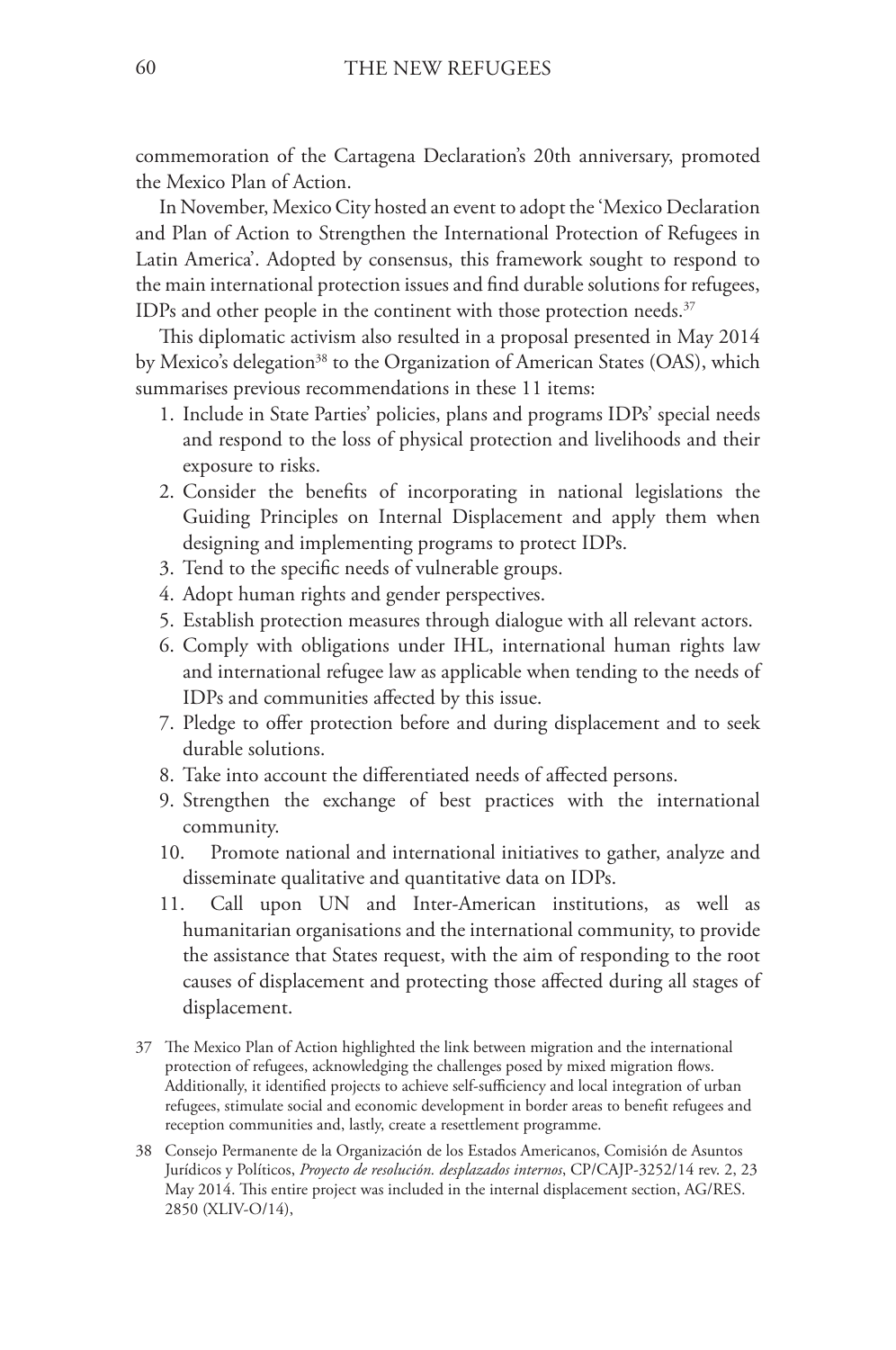Despite this activism and the proposals put forward before the OAS and the UN, ten years after the Rapporteurs' visit to Mexico the country has still not officially reviewed the status of IDPs or acknowledged that violence has diversified the causes of internal displacement, creating new IDP flows in almost every state, particularly those most afflicted with violence.

Likewise, in the *Report on Advances and Challenges in Human Rights*, presented by the Secretaría de Relaciones Exteriores (Foreign Relations Secretariat, SRE) in October 2011, there is only one reference to internal displacement, in a footnote mentioning the Rapporteurs' visits during the previous administration (2000−6).39 This omission is also an expression of the lack of political will on this issue.

In the context of deterioration of human rights in Mexico as a consequence of the war against drug cartels, impunity and a lack of rule of law, as well as Mexican diplomatic activism promoting the rights of displaced persons, these actions are in stark contrast with the failure to comply with the pledges made to international organisations and the Rapporteurs. It was also in this context that a petition presenting the case of internal displacement was put before the Inter-American Commission on Human Rights in November 2013.

### **Conclusion**

Internally displaced people are the 'orphans of conflicts'. Within this group are some who are in extreme conditions of vulnerability: usually women, children and the elderly. They are, according to Thomas Weiss and David Korn, the poorest among the poor and the most vulnerable among the vulnerable, because they lack all sustenance and access to protection.<sup>40</sup> This international scourge, which grows to even more worrying dimensions as time goes by, also causes the fragmentation of families, the disappearance of whole communities, tears in and the uprooting of social fabric. The psychological consequences are grave. When this problem is not duly addressed, it reproduces situations of misery which, in turn, reproduce undesirable patterns of violence.

In Mexico, the conflict in Chiapas and violence related to organised crime and the State's security strategy have had the most serious humanitarian consequences which the Mexican authorities have not fully acknowledged. One of these internal displacement, remains invisible although its effects are felt in most of the country.

In order to provide specialised care and protection to displaced people, it is necessary, above all, to acknowledge its existence officially and to examine it

<sup>39</sup> Available at www.sre.gob.mx/images/stories/doceventos/2011/octubre/onu061011.pdf (accessed 15 March 2016).

<sup>40</sup> T. Wise and D. Korn, *Internal Displacement: Conceptualization and its Consequences* (London: Routledge, 2006).